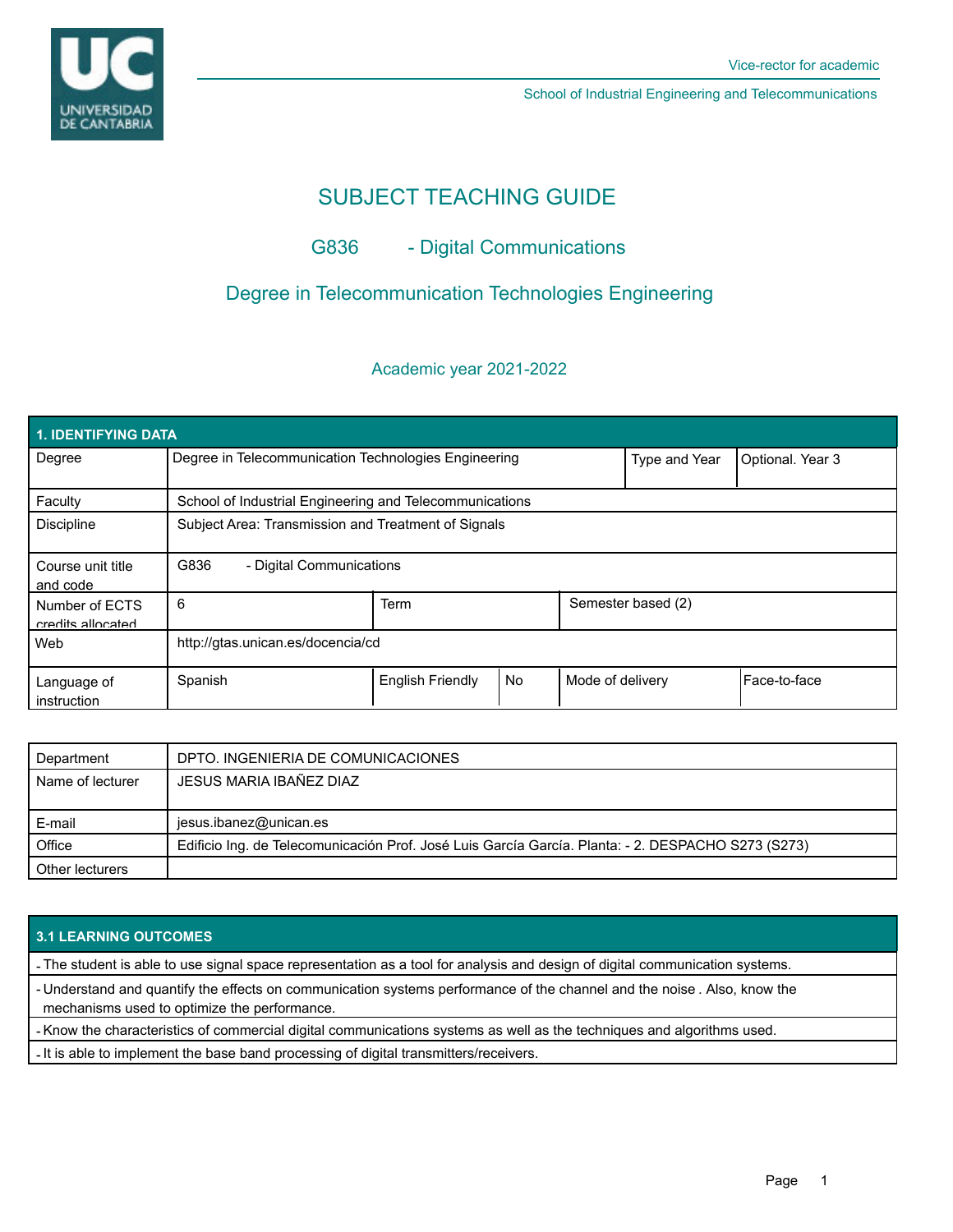

#### School of Industrial Engineering and Telecommunications

#### **4. OBJECTIVES**

Analyze and design digital communications systems (QAM, FSK, spread spectrum, multicarrier, ...) by using signal space both in AWGN channels and fading channels.

Present the problem of temporal, frequency and phase synchronization as well as related algorithms and techniques.

Introduce the concept of diversity, its variants and how to exploit it properly to increase the performance of digital communications systems.

Present today comercial systems (WiFi, DVB, Bluetooth, ZigBee, UMTS, LTE, ...) as examples of the contents presented throughout the course.

Simulate and implement in the laboratory the transmitters and receivers presented inthe class.

#### **6. COURSE ORGANIZATION**

| <b>CONTENTS</b> |                                                                                                                                                                                                                                                                                                                                                                                    |  |  |  |
|-----------------|------------------------------------------------------------------------------------------------------------------------------------------------------------------------------------------------------------------------------------------------------------------------------------------------------------------------------------------------------------------------------------|--|--|--|
|                 | Signal space representatiom. Analysis and simulation of digital communication systems. Low pass equivalent model<br>and discrete equivalent model.<br>2 AWGN, flat fading and selective channels. Detection in presence of ISI.<br>3. Introduction to diversity. Time, frequency and spatial diversity. Receiver diversity: SC, MRC, EGC. Transmitter<br>diversity: MRC, Alamouti. |  |  |  |
| l2              | 4. Multicarrier modulations. OFDM principles and implementation: cyclic prefix, windowing, frequency pilots and<br>guards, coding, interleaving. BER and performance. OFDM systems.<br>5. Synchronization. Phase, frequency and time synchronization. Synchronization in multicarrier modulations.                                                                                 |  |  |  |
| 3               | 6. Spread spectrum. Pseudorandom sequences. Direct sequence spread spectrum (DS-SS). Frequency hopping<br>spread spectrum (FH-SS). Synchronization                                                                                                                                                                                                                                 |  |  |  |

| 7. ASSESSMENT METHODS AND CRITERIA                                                                                                                                                                                                                      |                       |             |           |       |  |  |  |  |
|---------------------------------------------------------------------------------------------------------------------------------------------------------------------------------------------------------------------------------------------------------|-----------------------|-------------|-----------|-------|--|--|--|--|
| <b>Description</b>                                                                                                                                                                                                                                      | <b>Type</b>           | Final Eval. | Reassessn | $\%$  |  |  |  |  |
| Final exam                                                                                                                                                                                                                                              | Written exam          | Yes         | Yes       | 60,00 |  |  |  |  |
| Laboratory practices                                                                                                                                                                                                                                    | Laboratory evaluation | No.         | No.       | 20,00 |  |  |  |  |
| Follow-up tests                                                                                                                                                                                                                                         | Written exam          | No.         | Yes       | 20,00 |  |  |  |  |
| Make-up exam                                                                                                                                                                                                                                            | Written exam          | No.         | No.       | 0,00  |  |  |  |  |
| <b>TOTAL</b><br>100,00                                                                                                                                                                                                                                  |                       |             |           |       |  |  |  |  |
| <b>Observations</b>                                                                                                                                                                                                                                     |                       |             |           |       |  |  |  |  |
| The final course grade is calculated by the following expression:<br>Final note = max $[(60 FE + 20 LP + 20 FU) / 100 (80 FE + 20 LP) / 100]$<br>where:<br>$FE$ = Final Examination grade; LP = Laboratory Practice grades; FU = Follow-up tests grades |                       |             |           |       |  |  |  |  |
| Observations for part-time students                                                                                                                                                                                                                     |                       |             |           |       |  |  |  |  |
| Part-time students can take the final exam and/or the second-chance exam with a 80% weight. The 20% of the final<br>qualification corresponds to the laboratory evaluation.                                                                             |                       |             |           |       |  |  |  |  |